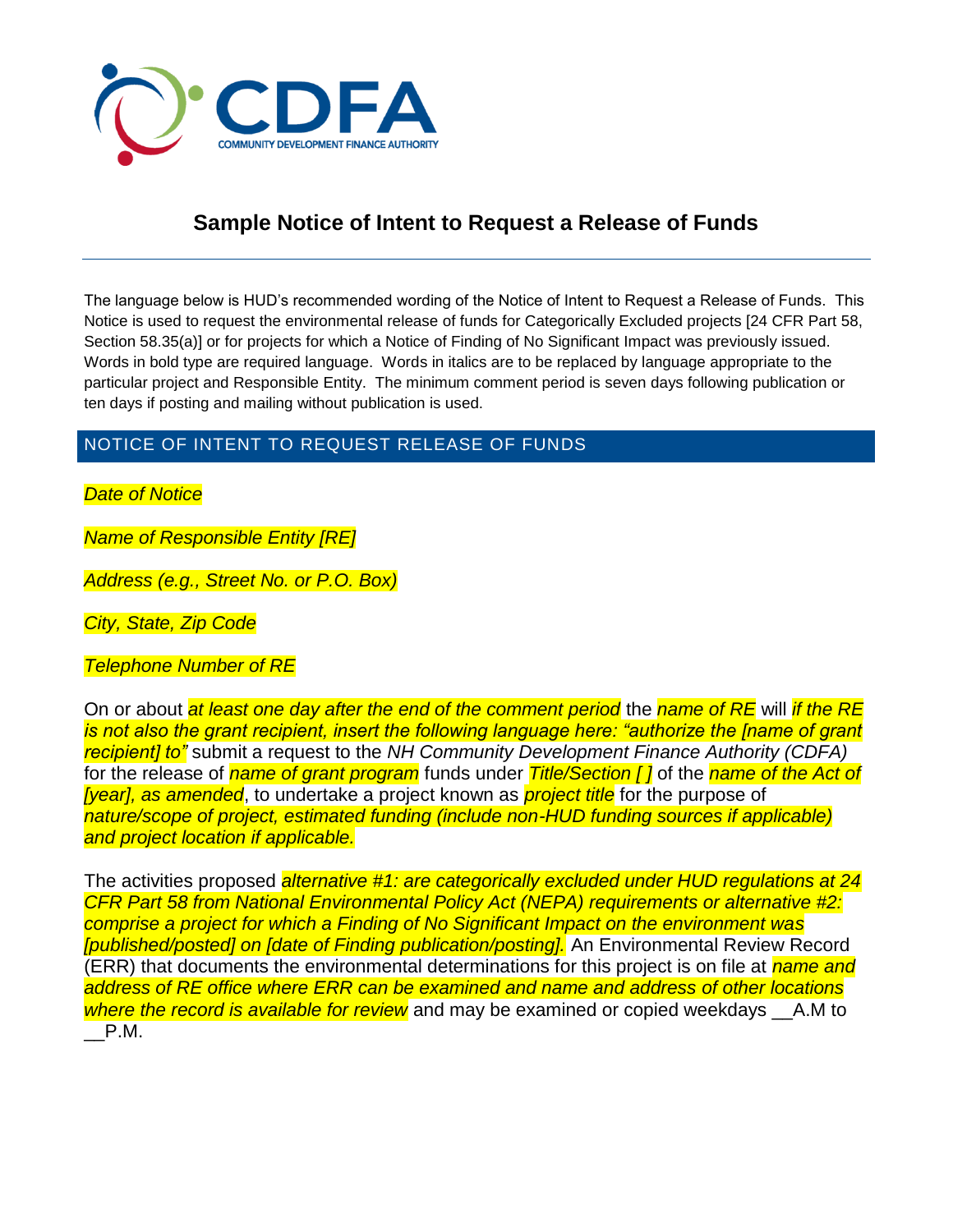#### PUBLIC COMMENTS

Any individual, group, or agency may submit written comments on the ERR to the *RE designated office responsible for receiving and responding to comments.* All comments received by *if notice is published: notice date plus seven days; if notice is mailed and posted: mailing and posting date plus ten days* will be considered by the *name of RE* prior to authorizing submission of a request for release of funds.

### ENVIRONMENTAL CERTIFICATION

The *name of RE* certifies to *the NH Community Development Finance Authority (CDFA)* that *name of Certifying Officer* in *his/her* capacity as *Official Title* consents to accept the jurisdiction of the Federal Courts if an action is brought to enforce responsibilities in relation to the environmental review process and that these responsibilities have been satisfied. *CDFA's*  approval of the certification satisfies its responsibilities under NEPA and related laws and authorities and allows the *name of grant recipient* to use Program funds.

## OBJECTIONS TO RELEASE OF FUNDS

NH Community Development Finance Authority (CDFA) will accept objections to its release of fund and the *RE's* certification for a period of fifteen days following the anticipated submission date or its actual receipt of the request (whichever is later) only if they are on one of the following bases: (a) the certification was not executed by the Certifying Officer of the *name of RE;* (b) the *RE* has omitted a step or failed to make a decision or finding required by HUD regulations at 24 CFR part 58; (c) the grant recipient or other participants in the development process have committed funds, incurred costs or undertaken activities not authorized by 24 CFR Part 58 before approval of a release of funds by *CDFA*; or (d) another Federal agency acting pursuant to 40 CFR Part 1504 has submitted a written finding that the project is unsatisfactory from the standpoint of environmental quality. Objections must be prepared and submitted in accordance with the required procedures (24 CFR Part 58, Sec. 58.76) and shall be addressed to *CDFA* at *14 Dixon Ave, Suite 102, Concord, NH 03301.* Potential objectors should contact *CDFA*to verify the actual last day of the objection period.

#### *Name and Title of RE Certifying Officer*

Note: The seven or ten-day public comment periods are the minimum time periods required by regulation prior to submission of a Request for Release of Funds and Certification [form HUD-7015.15] to HUD/State. The Responsible Entity may choose to allow a longer comment period. The fifteen-day objection period following submission of the request is a statutory requirement. The objection period follows the submission date specified in the Notice or the actual date of receipt by CDFA, whichever is later.

 Following completion of the comment period recipients may scan the form HUD-7015.15 to CDFA together with a copy of the public notice and a cover letter stating whether comments were received